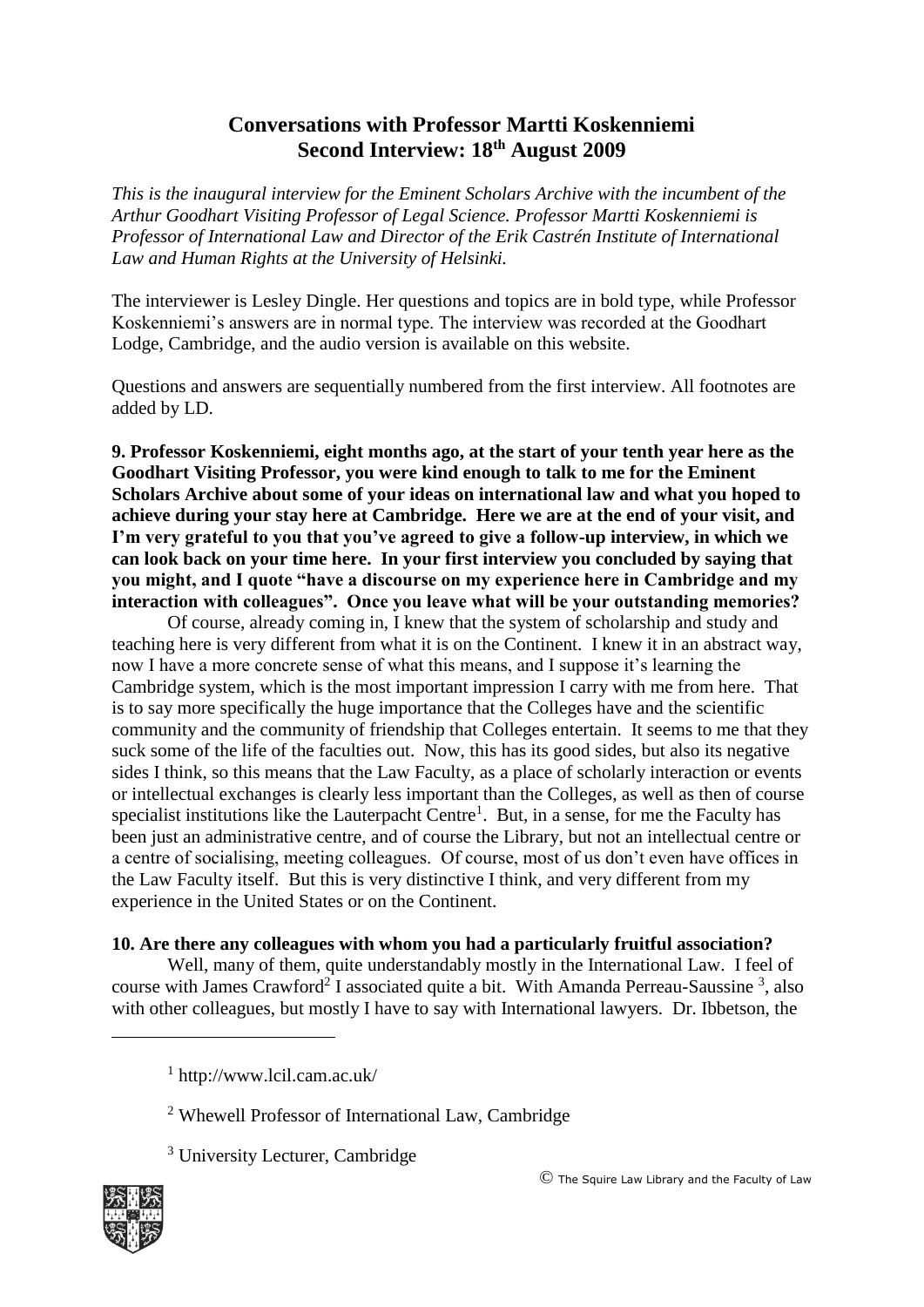Professor of Legal History<sup>4</sup> has been very helpful, but then he became Dean in the middle of my stay here, and obviously has been taken over by the duties that come with that. Now because most of my work has been work in the field of legal history or history of ideas, I've also associated quite a bit with historians from the History Faculty and from the Political Science Faculty. Overall I would say and yes of course I have to mention Philip Allott<sup>5</sup> of course, my old friend and Christine Gray<sup>6</sup>, with both of them I've had exchanges and visits, both socialising and intellectually. As far as the colleagues in general are concerned here, let's say from the private law side, even from the public law side; no, I have barely seen them, and that seems to be a specific feature of the Cambridge system. One actually has to push very thoroughly in order to be able to make contacts or maintain contacts as the case is.

#### **11. Coming to your teaching, overall did you enjoy the experience, and did you find that your ideas were well received?**

Yes, I have to say that of course I had very little teaching. The Goodhart Professorship is blessed with the opportunity of concentrating on research and the teaching was really quite marginal, so one day a week, two hours during term time, that's very little. But the group I had and the course that I held, I think was successful. I think we had interesting discussions in the class. I have to say of course that I'm this very old fashioned, European teacher, who just monotonously goes on, so I don't give that much opportunity for students to express themselves in class. However, I try to be open to them outside class, and also I've invited them over and have socialised with them elsewhere, and sometimes we've had great conversations. So I think it's been a good class and I thoroughly enjoyed it; but, as I said, enjoyed it in this rather monotonous European fashion.

### **12. Can we talk about the research that you said you were here to undertake? You specifically mentioned historical research in answer to one of my questions. How did this proceed and did you find you were able to lay your hands on the materials that you needed?**

Let me put it this way, I don't think anywhere else I could have laid my hands with the kinds of material of the type of relevance that I found here. The University Library and of course, you as the librarian from the Law Faculty, getting me books from all over Europe, have been invaluable, invaluable. So although, and perhaps we can come back to this, the research hasn't been easy, and perhaps the results aren't quite what I had expected, that has absolutely nothing to do with the resources available here in Cambridge. It's just, I would say, the old head that hasn't been up to the task quite given that I gave to it in the fore.

**13. During your time here, at least two articles dealing with international law have appeared in important journals, and having looked briefly at them, I recognised that they both deal in part with some of the topics that you mentioned during your first interview. I wonder if I could ask you to comment on these. In your** *European Journal* 



1

<sup>4</sup> David Ibbetson, Regius Professor of Civil Law, Cambridge

<sup>5</sup> Emeritus Professor of International Public Law, Cambridge

<sup>6</sup> Professor in International Law, Cambridge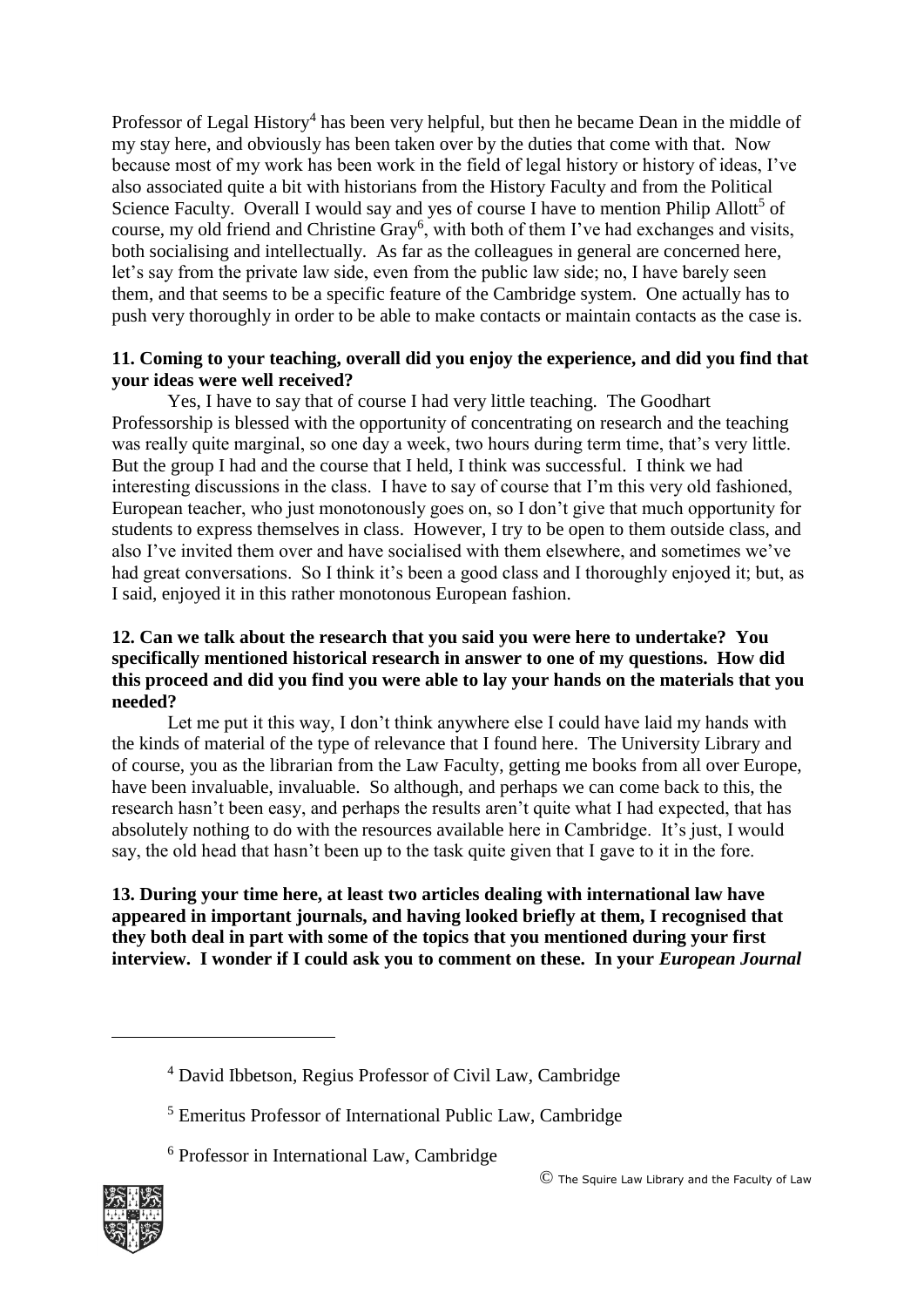*of International Law<sup>7</sup>* **paper entitled "The Politics of International Law: 20 Years Later", you elaborated on the theme of the fragmentation of international law and the recent process of what you call "managerialism". The latter you suggest leads to a fantasy position which panders to what you delightfully call "holding the Prince's ear" and that the practitioners' actions ultimately aim to "smooth the Prince's path". Can we assume that you are drawing an analogy with the ever plotting Princes of Renaissance Italy and which office bearers in the modern world, did you have in mind?**

Well that's very perceptive of you. Yes of course I use those metaphors because I had been working on the Renaissance lawyers, and on the Machiavellian heritage, and it's not that I would be critical about the Machiavellian heritage itself, I think it's a part of the game; also of the legal game and certainly of the political one. Now I am, and I have been, in my recent articles, critical of what I call "managerialism" and I have wanted to point out to how technical experts, including economic experts, are seizing the field of politics from politicians and from perhaps idealistically said, citizens in general. And that the way they aim to grasp the Prince's ear is different from the way we as citizens or lawyers or advocates of political causes want to seize the Prince's ear. I think it's a problem with the Prince too, in the sense that he or she lends their ear today more easily to the kind of technical expertise which would never have entered the Courts of the Princes in the Renaissance period. We have translated political problems very often into technical problems, as if they were technical problems, and therefore we have empowered the technicians. They have become the closest counsel to the Princes that we have. And the danger there is that they are in a particularly invulnerable position, because they represent technical expertise, they are open only for criticism from the particular technical perspective that they represent. They take their bias, and the Prince sometimes takes their bias as not a bias at all, but as an objective representation of something based on knowledge about this world. Now, I personally think that's nonsense and my historical work tries to tell the story of the various generations of aspiring actors who have tried with various means and through various vocabularies and languages to seize the Prince's ear. And I would want to point to technical experts and to economic experts, as just continuation, part of the succession of this type of politics; I want to re-characterise their expertise as a political type of an expertise. Not because I would not value that expertise, but to lift the wall of invulnerability and to say "well that's what you say, but you are wrong".

#### **14. So apropos this theme, you imply that International law, as exemplified by European Constitutional Formalism and American Imperialism, is flawed. What notion, Professor Koskenniemi would you like to see ideally filling the role, even if in realpolitik this is an unlikely possibility?**

Yes, so I obviously think that the Prince should be heard by as many representatives of different interests as possible, and that the democratic process should be such as to filter the voices into some acceptable solution for the community in general. I have to say, as a scholar, I am very critical of the obsession in scholarship of coming up with a policy proposal at the end of one's article, or at the end of one's book, or at the end of one's public discourse. I am against policy proposals because I think that they have two particular problems with them. One is that once you give your policy proposal, then nobody is going to hear anything more. And all the reasoning, all the critique, all the reflection that went into the proposal is forgotten, that's the first thing. The second is of course that often that reasoning, that critique and reflection is much more important than the proposal itself. So I have perhaps wanted to

 $72009, 20(1) 27-67$ 



<u>.</u>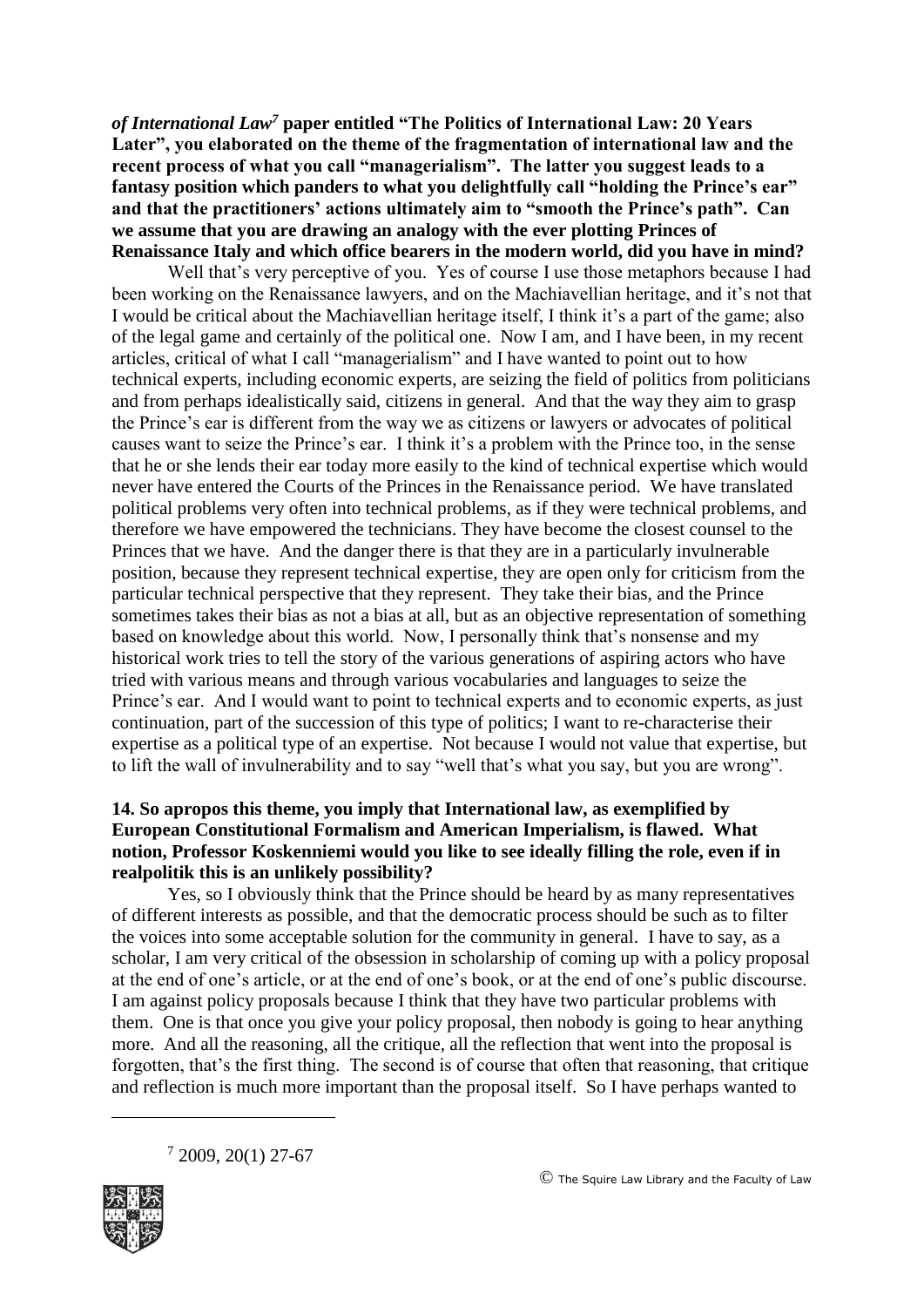avoid some critiques sometimes thrown against me by this manoeuvre of saying, "I have no policy proposal, I have just critiques, reflections, and ideas". And if my readers or listeners feel that those ideas or critiques touch on something that they feel is true or right, or that they also recognise, then I'm happy, and I'm happy then to discuss what proposal can we make in a particular institution or setting. But I am no believer in those institutional proposals. In particular I am not a believer in the international law obsession of making worldwide institutional proposals. Those proposals will always turn out to be Utopian. They will always turn out to have consequences which people didn't intend to create through them. The fantasy position of the international lawyer, of speaking to the Universe at large, to everybody and nobody at the same time, I've always found ridiculous.

## **15. On this issue, you ask "what kind of, or whose law, and what type of, and whose preferences?" And this fundamental questioning reminds me of a recent interview I had with Emeritus Professor Jolowicz, who spent much of his illustrious career questioning fundamental concepts of his chosen field, UK civil procedure: "What's it for?" he asks many times. Is this questioning common amongst other legal disciplines do you find?**

I don't find legal disciplines fruitful arenas of reflection and criticism. There's a lot of stagnation about. The self understanding of legal disciplines, as you call them, even at Universities, is divided between two types of ways to think about them. One is to think about them as craft, or as preparation for craft. I've seen a lot of promising scholars, students here, who don't really think of law in terms of much more than something that it endures, you are a barrister and you lead your life and you defend cases, or defend clients and take cases to court; write the occasional article perhaps if you have some intellectual ambition, but basically it's a craft. And that's of course, yes it's true, it is a craft, but then it's not only a craft. And then there is this other understanding, perhaps a more Continental European understanding that law is an intellectual discipline in which you can write PhDs etcetera. Again, it's true of course that law can be intellectually thought of. However, very often, I would say worryingly often, intellectual reflection on law turns out to be intellectual reflection on political philosophy or philosophy in general, ethics, economics, etcetera. So law often loses its proprium, its own identity in those abstractions. So I see the selfunderstanding of the discipline being divided between the idea of law as craft and the idea of law as an intellectual venture. Now you asked me whether it's a time for reflection, whether there is a time for going to basic questions in the law. Now, if you think of it as a craft, then there are no basic questions; you just do your craft better. You fix some procedure better than it was yesterday, you enact a new law, and perhaps the barristers adopt a new way of proceeding, whatever. Those are the only kinds of questions that you ask. Again, if you are in the philosophical mode or in the reflective mode, then of course you constantly pose fundamental questions. If you don't pose those questions, then you are not in that genre at all. So, one oscillates between these two positions, and of course much in the legal culture in one way or another relates to their continuous opposition, their continuous rivalry if you wish. I try not to take a best position there either, but just to remain perhaps an observer. My own career having reflected the first 17 years in the Foreign Ministry as some craftsmanship, and thereafter some reflection. I tend to think that both are at their best when they are aware of each other's existence.

**16. Thank you. You mentioned in the politics of international law and in the interview that we had earlier, that international law as Hersch Lauterpacht understood it, started in 1873 with the foundation of the** *Institut de doit international* **and ended in 1960. Was** 



© The Squire Law Library and the Faculty of Law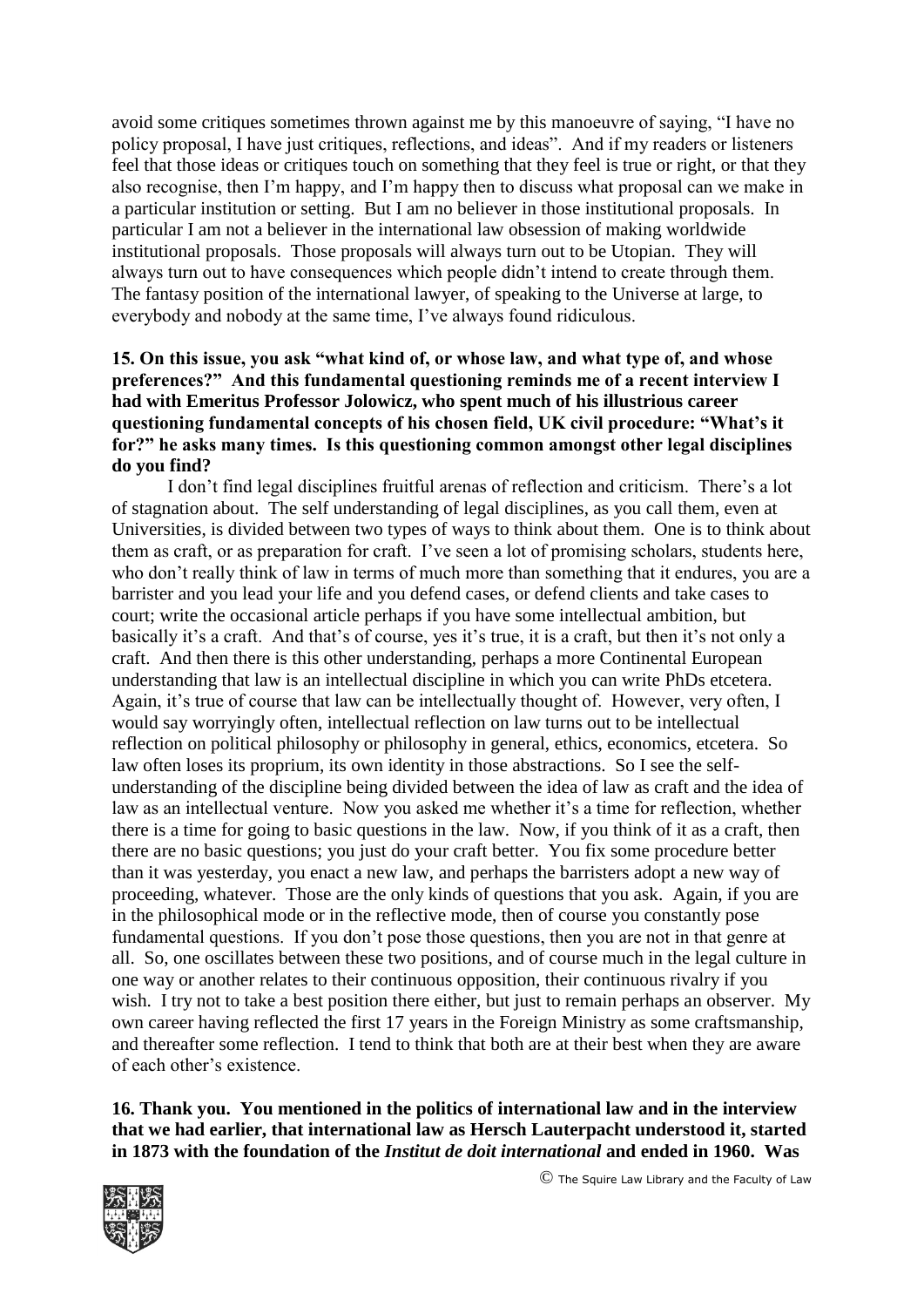#### **the latter because it was the year that Sir Hersch died, or did it coincide with another event?**

Well these years are of course very crude markers in a history that's much more fluid and open and I make these points very sharply. So for students at lecture I say international law began on 8<sup>th</sup> September 1783, sometime after lunch, in order to point to a particular culture or moment that can be fixed or a particular symbolic event, in this case the afternoon meeting of the *Institut de doit international* when they adopted the statute of the Institute. Now, why 1960? Well Sir Hersch died in 1960 and other people of his generation around that time. I detail the dates in the Gentle Civiliser<sup>8</sup> 61, maybe 62 etcetera. But I have the sense, and the bigger point I wanted to make there, is that something happened in the 1960s that made the west different from what it had been before, and again I don't want to pinpoint anything, I don't want to make this point any more specific because I think most of us understand this. We look at popular culture, we look at literature etcetera, and we have the awareness that something happened in the 1960s in the world, and it would have been a great surprise had it not happened in international law as well - or perhaps law, but specifically in international law. I want to add here that friends and colleagues have asked me whether I want to write a history from that point, from 1960 to nowadays; and so far I've firmly said "No, I don't want to do this, it's too close". I'm a part of that history I don't have the kind of distance that's needed. Maybe that's going to change, I don't know, but at least presently I'm still going well, backwards in time rather than closer to where we now are.

**17. Professor Koskenniemi, I've found your article in the** *Edinburgh Law Review* **paper very interesting,** *"***The Advantage of Treaties, International Law and the Enlightenment"<sup>9</sup> , because it drew on the writings of David Hume and Adam Smith. And I recently interviewed Professor Peter Stein, who at Aberdeen with David Daube, became very interested in the Scottish Enlightenment, and wrote on the views of both Hume and Smith. One of the things that Stein did of course, was to contrast the strong influence of Roman law on Scots law, rather than English law, and I wondered whether you think it is a general notion, there is any evidence that the works of Hume and Smith have today more influence on Scottish trained international lawyers than they do on English trained international lawyers? In other words, is there any vestige of the legacy of the Enlightenment still extant in these two legal stables within the UK fraternity?**

In order to answer this intelligently I should know more about Scots law than I actually do, and I have just an off the cuff impression that Hume and Adam Smith are more important in Scotland than they are in England nowadays. There's very little apart from impressions that I can support myself with, but I think both of these men, Hume and Adam Smith have an importance that widely exceeds the context of the Scottish Enlightenment or indeed the context of Britain at that time, or immediately afterwards in the 19<sup>th</sup> Century. And I wanted to lift them out from that context because they, in my sense, are an evidence of this turn to economic thinking and technical expertise that I have then called "managerialism", and that I think infects thinking in a negative way afterwards. This is not to be critical of Hume and Smith, no; they in a sense were able to answer precisely the kinds of questions which people were posing at that time, towards that late moment of the Enlightenment. Natural Law had been there, so what? What could Natural Law say? These two men gave

8 Koskenniemi, M. 2001. *The Gentle Civilizer of Nations: The Rise and Fall of International Law 1870-1960.* Cambridge University Press, 569pp

<sup>9</sup> 2009, 13 (1) 27-67



1